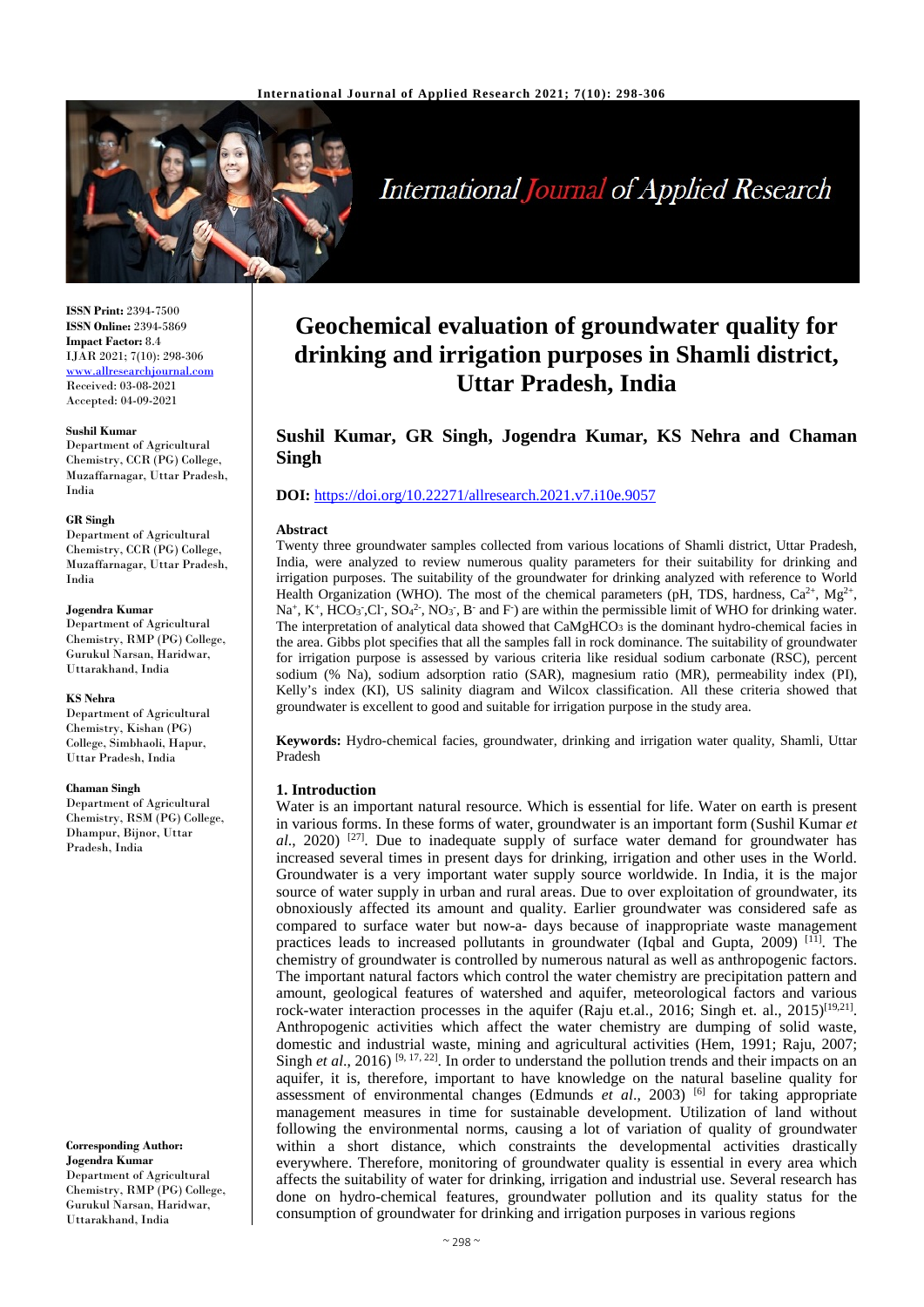(Ahamed and Loganathan, 2017; Patel *et al*., 2016; Raju *et al*., 2016; Sughoush Madhav *et al*., 2018) [1, 14, 19, 26]. As the chemical quality of groundwater is controlled by many interrelated processes, the understanding of such processes is needed for water quality control and improvement. Therefore, the fundamental knowledge on the controlling process of chemistry of groundwater is a prerequisite for rational management of water resources. Keeping this in view, the present study is focused on hydro-geochemical facies of groundwater and their suitability for drinking and irrigation purposes.

#### **2. Materials and Methods**

#### **2.1 The study area**

The study was carried out in Shamli district, that was carved out from Muzaffarnagar district on September, 2011 as Prabudh Nagar and renamed Shamli in July, 2012. Shamli is the headquarter of the district. Shamli is located approximately 92 kilometres from Delhi along the Delhi-Saharanpur and Meerut Karnal highway. The district, covering an area of 1341 km2 lies in the north-west of Uttar Pradesh. It is bounded on the north by the Saharanpur district, Bagpat district in south and west in Haryana state. It lies to the east of the Yamuna river, which marks the borders of two Indian states, Haryana and Uttar Pradesh. The district lies between  $29^{\circ}$  45'49.33" -  $29^{\circ}$  42' 33.33" latitudes and 770 23' 10.06" -780 08' 13.18" longitude. The district has been subdivided into 03 tehsils and 5 development blocks. Entire district of Shamli falls between Yamuna and Krishna rivers.

The loamy soils of the area are very fertile. About 80 % of the total geographical area of the district is cultivated area. The main rabi crops are wheat and oil seed, while paddy and pulses are the main crops of kharif. The abundantly produced sugarcane is a perennial crop. The maximum irrigation needs are met by groundwater in Shamli district. The total groundwater contribution in the district is 94.43 %. The average annual rainfall in the district is 869 mm. About 80 % of rainfall takes place from June to September. During monsoon surplus water is available for deep percolation to groundwater. The climate is sub humid and it's characterised by general dryness except in the brief period during the monsoon season. Summer is hot and winter is a pleasant cold season. May is the hottest month. The mean daily maximum temperature is about 40  $^0C$ , mean daily minimum temperature is about 24  $^0C$  and maximum temperature some time rises to  $44 \degree C$ . With the onset of the southern monsoon by the end of June, there is an appreciable drop in temperature. January is the coldest month with mean daily maximum temperature at about 20  ${}^{0}C$  and mean daily minimum temperature at about 7  ${}^{0}C$ . The air is dry during the major parts of the year. In southwest monsoon season, the air is very humid and April and May are usually driest months (CGWB, 2017) [3].

## **2.2 Geology and hydrogeology**

The entire Shamli district is a flat terrain falling in middle Yamuna plain. Shamli district is underlain by quaternary alluvium deposited by Ganga and Yamuna river system. Lithologically the alluvial sediments comprise of sand, silt, Clay and kankars in varying proportions.

Groundwater occurs under phreatic to semi confined and confined conditions. The near surface aquifer is under unconfined/water table condition. The shallow phreatic aquifer is tapped by dug wells. In 2015 the depth to water level ranges from 11.46 to 23.27 mbgl during pre-monsoon, whereas it ranges from 11.00 to 23.35 mbgl in post monsoon (CGWB, 2017) [3].

## **2.3 Sampling of groundwater**

Twenty three groundwater samples were collected from various locations of Kairana tehsil of Shamli district. The samples were collected in 500 ml polyethylene bottles from tube wells water. Before sampling, bottles soaked in 1:1 HCl for 24 hrs were rinsed with distilled water followed by deionised water. At the time of sampling, the sampling bottles were thoroughly rinsed two to three times using the groundwater to be sampled. Water samples from tube wells were collect directly from the outlet point after running the tube well for about half an hour to drain out the water retained in the pipe. The sample bottles were labelled, tightly packed, transported immediately to the laboratory and stored at  $4^{\circ}$ C for chemical analysis.

## **2.4 Laboratory analysis**

All groundwater samples were analysed for chemical properties viz., pH, electrical conductivity (EC), potassium, sodium, calcium, magnesium, bicarbonate, nitrate, chloride, sulphate, fluoride and boron with standard methods of water chemical analysis (APHA,  $2005$ <sup>[2]</sup>. Total dissolved solids (TDS) was calculated from electrical conductivity by using the formula TDS  $(mg/L) = EC$   $(dsm^{-1})$  x 640. The total hardness (TH) was calculated by using formula TH (mg/L)  $= 2.5$  (Ca<sup>2+</sup> in mg/L) + 4.1 (Mg<sup>2+</sup> in mg/L) as the Ca<sup>2+</sup> and  $Mg^{2+}$  were the principal ions responsible for total hardness. Suitability of groundwater for irrigation was assessed with the assistance of various criteria like magnesium ratio (MR), sodium percentage (Na %), residual sodium carbonate (RSC), sodium adsorption ratio (SAR), soluble Doneen's permeability index (PI) and Kelly's index (KI).

#### **3. Results and Discussion 3.1 Hydro geochemical**

The groundwater quality data of the study area plotted on the Piper trilinear diagram to categorized the water facies on the basis of dominant ions (Piper, 1944)<sup>[15]</sup>. In Piper diagram, major ions are plotted in two base triangles as major cations and major anions. Piper diagram divides water into four basic types according to their placement near the four corners of the diamond. Water that plots at the top of the diamond is high in  $Ca^{2+} + Mg^{2+}$  and  $Cl^+ + SO_4^2$ , which results in an area of permanent hardness. The water that plots near left corner is rich in  $Ca^{2+} + Mg^{2+}$  and HCO<sub>3</sub><sup>-</sup> and is the region of water of temporary hardness. Water plotted at the lower corner of the diamond is primarily composed of alkali carbonates ( $Na^+ + K^+$  and  $HCO_3^- + CO_3^2$ ), water lying near the right hand side of the diamond may be considered saline  $(Na^+ + K^+)$  and  $Cl^+ + SO_4^2$ .

Analysis of Piper diagram evident that alkaline earth and bicarbonate are the dominant ions in the groundwater (Figure 1). The major groundwater type of the study area is  $CaMgHCO<sub>3</sub>$  type and is the region of water of temporary hardness.

## **3.2 Gibbs plot**

The Gibbs diagram is widely used to establish the relationship of water composition and aquifer lithological characteristics (Gibbs, 1970)  $^{[8]}$ . Gibbs proposed two diagrams to understand the hydro-geochemical procedures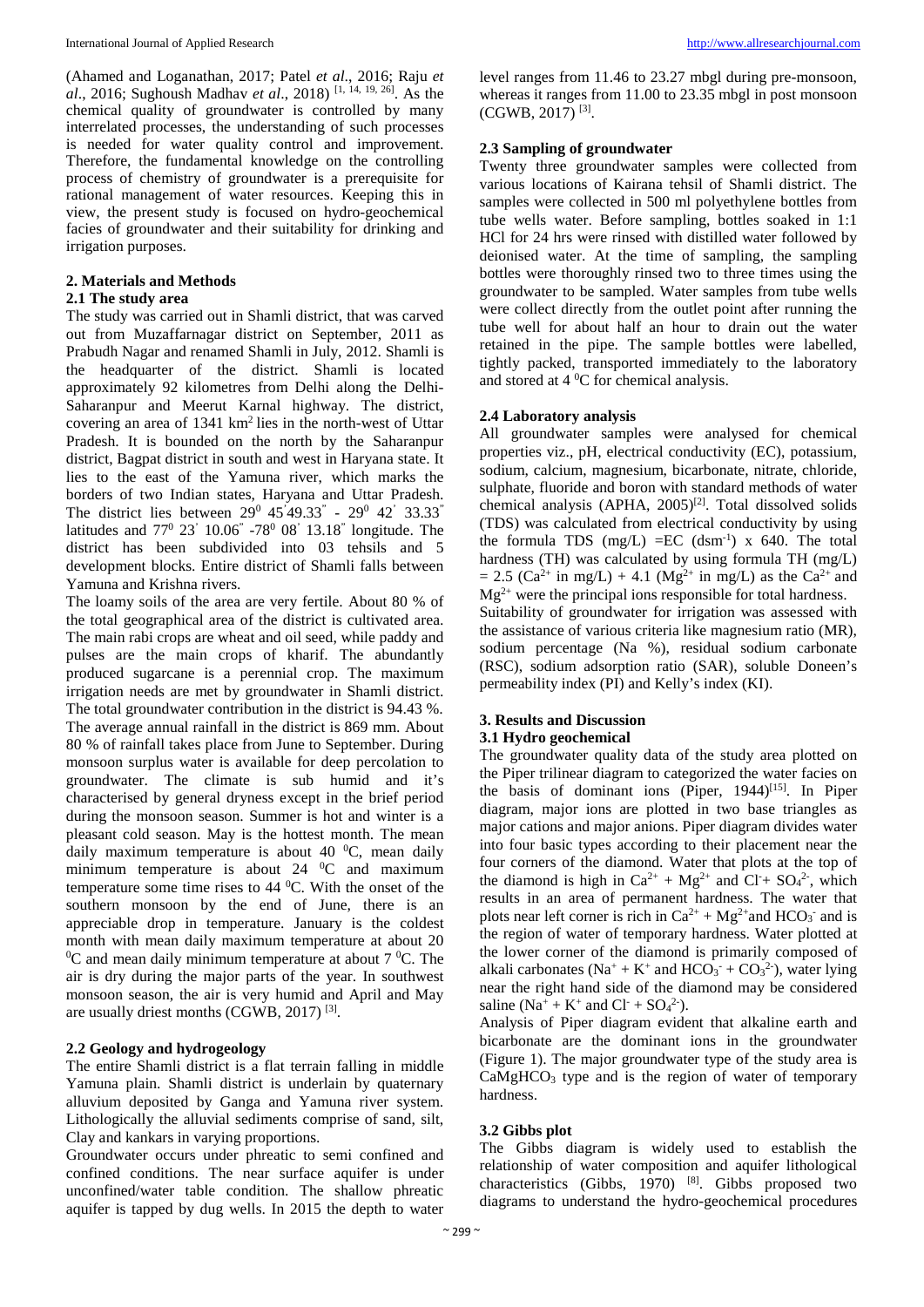with admiration to precipitation dominance, rock dominance and evaporation dominance over the administration of geochemistry of groundwater. Gibbs plots are the graph of ratio of cations  $[(Na + K)/(Na + K + Ca)]$  and anions  $[(Cl/(Cl))$  $+HCO<sub>3</sub>$ )] against total dissolved solids (TDS). The study area data plots on Gibbs diagram denote that rock dominance mechanisms is controlling groundwater chemistry (Figure 2a and 2b). In alluvial plains, the rock water interface is the main procedure that governs the chemistry of groundwater (Raju *et al*., 2011; Sughosh Madhav *et al*., 2018) [18, 26].

#### **3.3 Aptness of groundwater for drinking purpose**

The aptness of groundwater for drinking purpose has been evaluated on the basis of pH, TDS, hardness,  $Ca^{2+}$ ,  $Mg^{2+}$ ,  $Na<sup>+</sup>, K<sup>+</sup>, HCO<sub>3</sub>, Cl<sup>-</sup>, SO<sub>4</sub><sup>2</sup>, NO<sub>3</sub>, B<sup>-</sup> and F. The determined$ values of the groundwater samples were compared to standard for drinking water given by WHO (2017)  $^{[31]}$ .

The pH shows the acidic or basic condition of water quality. If the pH is not within the prescribed limit of 6.5 to 8.5, it damages mucous membrane present in eyes, nose, mouth, abdomen, anus etc. (Subba Rao *et al*., 2012) [25]. The pH (7.2 o 8.0) in all groundwater samples (100 %) observed from the study area is within the safe limit (Table 1).

The determined TDS from the study area is between 220 to 730 mg/L (Table 1). Based on the TDS content allowed for drinking water, all the groundwater samples in the study area are within the permissible limit of TDS (500 mg/L) except in one sample (sample no. 18). Normally, the higher TDS decreased palatability and causes gastrointestinal irritation in the consumers. But, the prolonged intake of water with the higher TDS can cause kidney stones, which are widely reported from different parts of the country (Garg *et al*., 2009) [7].

The hardness is also an important criteria for determining the suitability of water for drinking. The higher level of hardness causes unpleasant taste. In the present study area, the total hardness (TH) is vary from 160 to 520 mg/L (Table 1), which is within the permissible limit of TH (500 mg/L) in all samples except one sample (sample no. 18).

The concentration of  $Ca^+$  recorded from the study area is varied from 24.06 to 94.24 mg/L, which is below the permissible limit of WHO (200 mg/L) in all groundwater samples (Table 1). The concentration of  $Mg<sup>+</sup>$  observed is ranging from 17.01 to 68.04 mg/L, which is also below the permissible limit of WHO (150 mg/L) in all groundwater samples (Table 1).

The content of  $Na^+$  observed between 6.9 to 23.92 mg/L, which is within the recommended limit of  $\text{Na}^+(200 \text{ mg/L})$ for safe water in all the groundwater samples (Table 1). However, higher Na<sup>+</sup> makes the water unsuitable for drinking because it causes severe health problems like hypertension (Holden, 1970)<sup>[10]</sup>.

The  $K^+$  maintains fluids in balance stage in body. The contents of  $K^+$  in all the groundwater samples is between 1.96 to 7.04 mg/L, which is below the prescribed level of  $K^+$ (12 mg/L) suggested by WHO (Table 1).

Bicarbonate is a major element in human body, which is essential for digestion. The concentration of  $HCO<sub>3</sub>$  is ranging from 149.85 to 518.5 0 mg/L, which is under the desirable limit of  $HCO<sub>3</sub>$  (600 mg/L) for drinking water recommended by WHO in all the groundwater samples (Table1). The safe limits of Cl and  $SO_4^2$  for drinking water are 250 and 150 mg/L, respectively. In the present study

area the concentration of Cl<sup>-</sup> and  $SO_4^2$ <sup>-</sup> are in the range of 17.40 to 48.28 mg/L and 14.42 to 38.92 mg/L, respectively (Table 1). The concentration of Cl<sup>-</sup> and  $SO_4^2$  in all the samples are beneath the recommended limit of WHO.

The recorded concentration of  $NO<sub>3</sub>$  is from 4.96 to 93.62 mg/L, while the prescribed limit of  $NO<sub>3</sub>$  in the drinking water is 50 mg/L (Table 1). The concentration of  $NO<sub>3</sub>$  is 1.87 times higher than those of its desirable limit in approximately 4 % (Sample no. 18) of the total groundwater samples. The higher value of  $NO<sub>3</sub>$ <sup>-</sup> may be due to the poor drainage and use of high amount of nitrogenous fertilizers.

The permissible limits of  $B^-$  and  $F^-$  for drinking water are 2.4 and 1.5 mg/L, respectively. In this study, the concentration of  $B^-$  and  $F^-$  in groundwater samples are in the range of 0.59 to 2.84 mg/L and 0.35 to 1.89 mg/L, respectively (Table 1). The concentration of B- and F- are 1.18 and 1.26 times higher than those of their prescribed limits suggested by WHO, which is approximately 4 % (Sample no. 21) of the total groundwater samples in both the parameters.

#### **3.4 Suitability of the groundwater for irrigation**

The evaluation of groundwater quality for irrigation purpose was carried out with the help of different criteria like SAR, Na %, RSC, MR, PI, and KI (Table 2).

## **3.4.1 Residual sodium carbonate**

Residual sodium carbonate is calculated to assessment of the harmful effect of carbonate and bicarbonate on the quality of water used for irrigation purpose (Raju, 2007)  $^{[17]}$ and it is calculated by using the formula:

 $RSC = (CO<sub>3</sub><sup>2</sup> + HCO<sub>3</sub><sup>-</sup>) - (Ca<sup>2+</sup> + Mg<sup>2+</sup>)$ 

Where values of all the ions are expressed in meq/L.

On the basis of RSC, Eaton  $(1950)$  <sup>[5]</sup> categorized the irrigation water into three categories such as safe (RSC  $\langle 1.25 \text{ meg/L}),$  marginally suitable (RSC 1.25 to 2.50) meq/L) and unsuitable ( $RSC > 2.5$  meq/L). In the present study, it is found that all the groundwater samples fall into the safe category (Table 2). Similar findings also reported by Shushil Kumar et.al.  $(2020)$ <sup>[25]</sup> in groundwater samples of adjacent Muzaffarnagar district.

#### **3.4.2 Electrical conductivity and percentage sodium**

Electrical conductivity and percent sodium play a crucial role to evaluating the suitability of groundwater for irrigation purpose. The higher  $Na<sup>+</sup>$  in the irrigation water renders it unsuitable for soils, containing exchangeable Ca+ and  $Mg<sup>+</sup>$  ions, as the soils take up  $Na<sup>+</sup>$  in exchange for  $Ca<sup>+</sup>$ and Mg+ causing dispersion of clay particles and impairment of tilth and permeability of soils. Sodium forms alkaline soils, with a combination of carbonates, which do not support the plant growth. Percent sodium is widely used parameter for assessing the suitability of water for irrigation purposes (Wilcox, 1955)<sup>[30]</sup>. The % Na is obtained by the formula given below:

% Na =  $(Na^{+} + K^{+})/(Ca^{2+} + Mg^{2+} Na^{+})$  x 100

Where all the ions are expressed in meq/L.

Wilcox (1955)<sup>[30]</sup> classified the irrigation water based on  $%$ Na and electrical conductivity into five distinct categories of suitability for irrigation such as excellent to good, good to permissible, permissible to doubtful, doubtful to unsuitable and unsuitable. On the basis of Wilcox classification, out of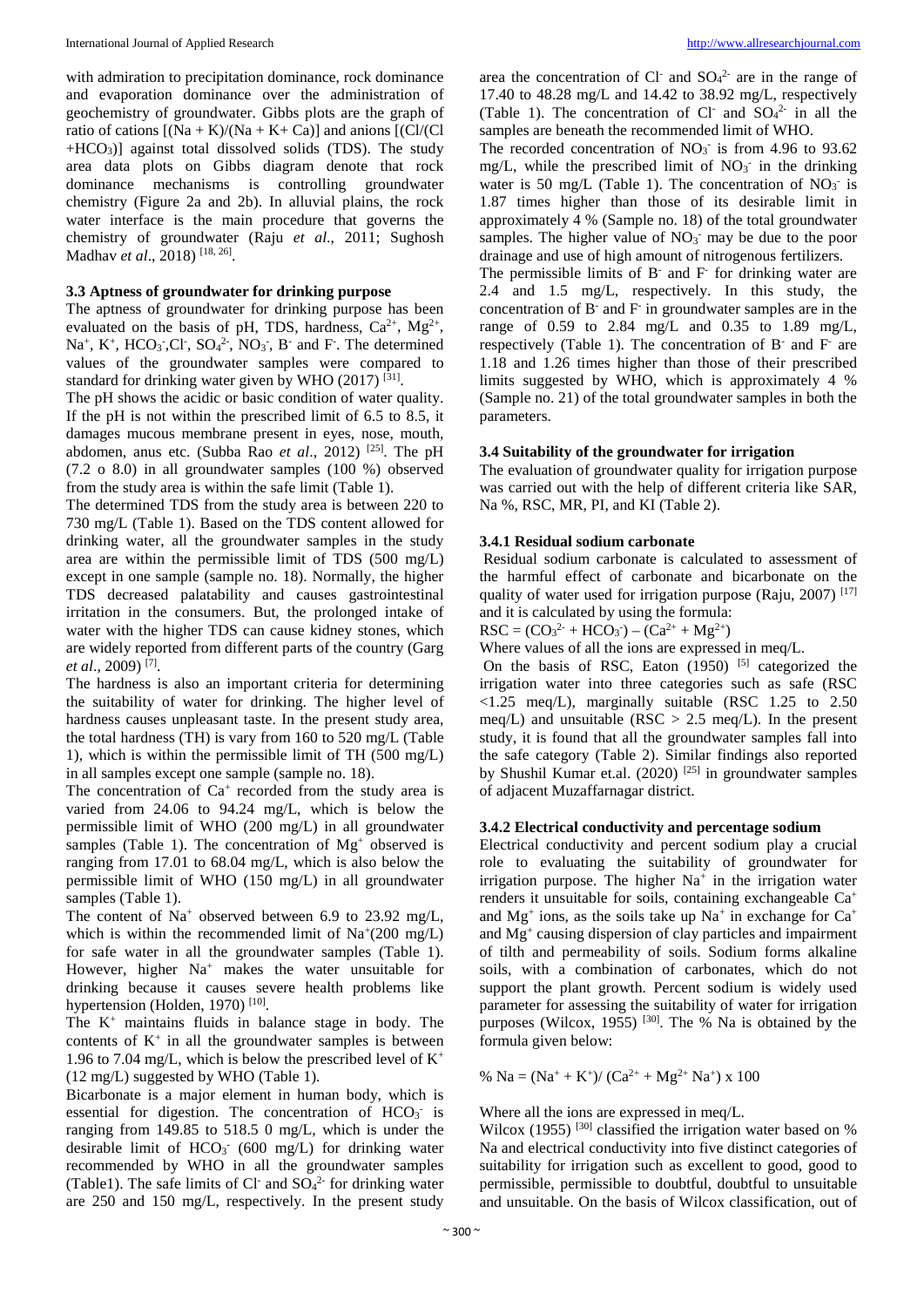23 groundwater samples, 22 samples are in excellent to good and one sample is in good to permissible categories (Figure 3).

#### **3.4.3 Sodium adsorption ratio**

The sodium hazard in the use of water for irrigation is determined by the absolute and relative concentration of cations and is expressed as the SAR. Sodium adsorption ratio is calculated based on the formula (Rhichards, 1954)<sup>[20]</sup> as given below:

$$
SAR = Na^{+}/\sqrt{(Ca^{2+} + Mg^{2+})/2}
$$

Where all the concentrations of all ions are expressed in meq/L.

The measured value of EC is varied from 420 to 1140  $\mu$ S/ cm (Table 1) and the calculated value of SAR is between 0.24 to 1.27 (Table 2) from the groundwater samples of the study area. These data of the area are plotted in the salinity hazard versus sodium hazard diagram by the USSLS (1954; Figure 4), which explain the water quality for irrigation.

The USSLS's diagram categorize the water quality into 16 regions to assess the degree of suitability of water for irrigation (Figure 4), in which the salinity hazard (C) can be divided into four sub-regions, such as low salinity hazard  $(C1, 250 \mu S/cm)$ , medium salinity hazard  $(C2, 250 \text{ to } 750 \text{ m})$  $\mu$ S/cm), high salinity hazard (C3, 750 to 2250  $\mu$ S/cm) and very high salinity hazard  $(C4, >2250 \mu S/cm)$  considering them as good, moderate, poor and very poor classes, respectively. Similarly, the sodium hazard (S) can also be classified into four sub-regions, such as low sodium hazard  $(S1, <10)$ , medium sodium hazard  $(S2, 10$  to 18), high sodium hazard (S3, 18 to 26) and very high sodium hazard (S4, >26), considering them as good, moderate, poor and very poor classes, respectively.

Approximately, 78.26 % of the total groundwater samples fall in the region of C2-S1 (Table 3), indicating a water of moderate salinity (C2) and low sodium hazard (S1) which can be used for irrigation on almost all soil types without little danger of the exchangeable sodium. In the region of high salinity hazard (C3) and low sodium hazard (S1), approximately 21.74 % of the total groundwater samples are observed. This water can be used for irrigation on almost all soil types with special management for salinity control.

#### **3.4.4 Magnesium hazard**

Generally  $Ca^{2+}$  and  $Mg^{2+}$  maintain a state of equilibrium in water and they do not behave equally in soil system. In equilibrium, more  $Mg^{2+}$  can effect soil quality by rendering it alkaline resulting in decrease of crop yield (Kumar et.al.,  $2007$ <sup>[11]</sup>. Szabolcs and Darab (1964) <sup>[28]</sup> proposed a magnesium hazard value of water for irrigation purpose. Magnesium hazard (magnesium ratio, MR) value can be acquired by following formula:

$$
MR = [Mg^{2+} / (Ca^{2+} + Mg^{2+})] X 100
$$

Where all ionic concentrations are expressed in meq /L.

If the irrigation water posses the MR above 50, it seems to be unsuitable for irrigation purpose because it adversely affects the crop yield (Raju *et al.*, 2011)<sup>[18]</sup>. In the present study area, the MR is varied from 29.52 to 75.19 (Table 2). The MR exceeds the value of 50 in 60.86 % of the total groundwater samples, which are not suitable for irrigation on the basis of MR. In the remaining 39.14 % of the groundwater samples, the MR is less than the value of 50 and hence they are suitable for irrigation.

#### **3.4.5 Permeability index**

The permeability of soil is affected by long term use of irrigation water and is influenced by sodium, calcium, magnesium and bicarbonate contents in soil (Raghunath, 1987)<sup>[16]</sup>. On the basis of permeability index (PI), Doneen  $(1964)^{[4]}$  has develop a criterion for evaluating the suitability of water for irrigation. Permeability can be calculated by the formula given below:

 $PI = [(Na^+ + \sqrt{HCO_3}) / (Ca^{2+} + Mg^{2+} + Na^+)] \times 100$ 

Where all the ions are expressed in meq/L.

On the basis of PI the water quality can be classified into three classes. They are class I, class II and class III. The class I, which has 100 % maximum permeability is suitable for irrigation. The class II, which shows 75 % maximum permeability, is marginally suitable for irrigation. The class III, which is associated with the 25 % maximum permeability, is unsuitable for irrigation.

The PI is obtained to be varied from 35.53 to 62.81 from the present study area (Table 2). According to the classification of PI, all the groundwater samples (100 %) fall under the class I, which are suitable for irrigation.

#### **3.4.6 Kelly's index**

Kelly's index (Kelly, 1940)<sup>[12]</sup> is used for the classification of water for irrigation purpose. On the basis of KI, water is categorized into three groups. If the value of KI is  $< 1.0$ , water is suitable for irrigation. If the value of KI is between 1.0 and 2.0, water is marginally suitable and when KI is  $>$ 2.0, water is unsuitable for irrigation (Srinivasanmoorthy et.al., 2014) [23]. Sodium measured against calcium and magnesium is considered for calculate the KI. KI is calculated by using the formula:

$$
KI = Na^+ / (Ca^{2+} + Mg^{2+})
$$

Where all the ions are expressed in meq/L.

Kelly's index in the present study varied from 0.055 to 0.310 (Table 2). KI of all the groundwater samples are  $\lt$ 1.0, they are suitable for irrigation.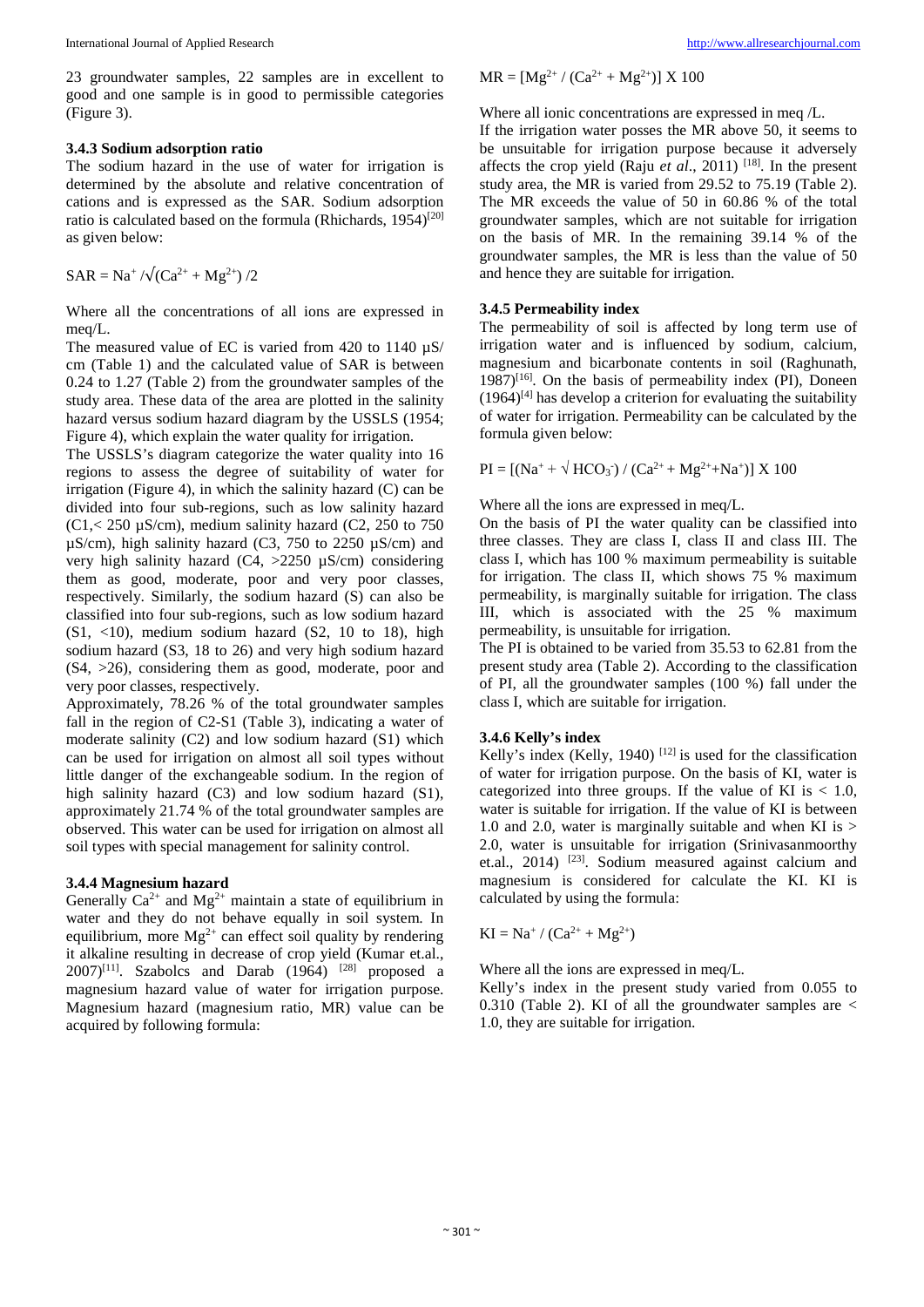**Table 1:** Ranges of chemical parameters of groundwater and their comparison with World Health Organization (2017) standard for drinking

water.

| <b>Parameter</b>   |        | <b>MinimumMaximum</b> | Mean   | WHO (2017) permissible limit | Sample number (% samples) exceeding<br>permissible limit |
|--------------------|--------|-----------------------|--------|------------------------------|----------------------------------------------------------|
| pН                 | 7.2    | 8.0                   | 7.5    | $6.5 - 8.5$                  |                                                          |
| EC(uS/cm)          | 420    | 1140                  | 590    |                              |                                                          |
| $TDS$ (mg/L)       | 220    | 730                   | 382    | 600                          | 18(4)                                                    |
| Hardness $(mg/L)$  | 160    | 520                   | 268    | 500                          | 18(4)                                                    |
| $Ca^{2+} (mg/L)$   | 24.06  | 94.24                 | 50.3   | <b>200</b>                   |                                                          |
| $Mg^{2+}$ (mg/L)   | 17.01  | 68.04                 | 33.69  | 150                          |                                                          |
| $Na^+(mg/L)$       | 6.9    | 23.92                 | 18.86  | 200                          |                                                          |
| $K^+$ (mg/L)       | 1.96   | 7.04                  | 4.80   | 12                           |                                                          |
| $HCO3$ (mg/L)      | 149.45 | 518.50                | 279.78 | 600                          |                                                          |
| $SO_4^{2-}$ (mg/L) | 14.42  | 38.92                 | 26.83  | 150                          |                                                          |
| $Cl^-(mg/L)$       | 17.40  | 48.28                 | 27.55  | 250                          |                                                          |
| $NO3$ (mg/L)       | 4.96   | 93.62                 | 18.63  | 50                           | 18(4)                                                    |
| $B^-(mg/L)$        | 0.59   | 2.84                  | 1.11   | 2.4                          | 21(4)                                                    |
| F (mg/L)           | 0.35   | 1.89                  | 0.74   | 1.5                          | 21(4)                                                    |

**Table 2:** Computed values of SAR, % Na, RSC, MR, PI and KI in the groundwater samples of Shamli district, Uttar Pradesh

| Sample number  | <b>SAR</b> | $%$ Na | RSC (meq/L) | MR    | PI    | KI    |
|----------------|------------|--------|-------------|-------|-------|-------|
|                | 037        | 10.03  | $-1.67$     | 32.09 | 42.32 | 0.087 |
| $\overline{c}$ | 0.24       | 7.40   | $-0.56$     | 39.56 | 46.00 | 0.055 |
| 3              | 0.56       | 11.96  | $-0.94$     | 35.23 | 43.83 | 0.114 |
| 4              | 0.42       | 10.31  | $-1.23$     | 40.00 | 46.61 | 0.103 |
| 5              | 1.03       | 19.46  | $-1.08$     | 32.00 | 49.75 | 0.223 |
| 6              | 0.67       | 18.26  | $-0.67$     | 44.69 | 57.82 | 0.189 |
| 7              | 1.14       | 19.29  | $-0.44$     | 32.10 | 47.98 | 0.216 |
| 8              | 0.99       | 19.14  | $-0.03$     | 29.52 | 51.31 | 0.206 |
| 9              | 0.78       | 18.51  | $-0.16$     | 60.48 | 56.31 | 0.191 |
| 10             | 0.64       | 16.55  | $-1.08$     | 65.94 | 52.40 | 0.170 |
| 11             | 1.10       | 19.35  | $-0.67$     | 62.79 | 48.41 | 0.217 |
| 12             | 0.35       | 8.04   | $-0.55$     | 68.84 | 45.81 | 0.078 |
| 13             | 0.30       | 8.94   | $-0.30$     | 65.74 | 51.16 | 0.073 |
| 14             | 0.35       | 8.85   | $-1.60$     | 75.18 | 40.87 | 0.076 |
| 15             | 0.43       | 12.03  | $-0.69$     | 72.61 | 49.02 | 0.102 |
| 16             | 0.68       | 15.04  | $-1.27$     | 62.35 | 45.23 | 0.144 |
| 17             | 0.97       | 20.43  | $-0.04$     | 54.60 | 56.10 | 0.224 |
| 18             | 0.74       | 11.36  | $-1.88$     | 54.61 | 35.53 | 0.116 |
| 19             | 0.79       | 17.38  | $-0.69$     | 61.22 | 53.84 | 0.193 |
| 20             | 1.22       | 25.56  | 0.07        | 66.36 | 62.81 | 0.310 |
| 21             | 0.76       | 15.66  | $-0.43$     | 75.19 | 48.61 | 0.159 |
| 22             | 0.45       | 9.49   | $-1.46$     | 51.64 | 38.29 | 0.083 |
| 23             | 1.27       | 20.27  | 0.40        | 47.01 | 50.69 | 0.240 |

**Table 3:** Criteria for groundwater quality for irrigation following the USSLS diagram (USSLS, 1954) in the Shamli district, Uttar Pradesh

|         | <b>Region</b> Salinity hazard | Sodium hazard | <b>Sample numbers</b>                         | % of samples | <b>Broad water quality</b> |
|---------|-------------------------------|---------------|-----------------------------------------------|--------------|----------------------------|
| $C1-S1$ | Low                           | Low           |                                               |              | Good                       |
| $C1-S2$ | Low                           | Medium        |                                               |              | Moderate                   |
| $C1-S3$ | Low                           | High          |                                               |              | Poor                       |
| $C1-S4$ | Low                           | Very high     |                                               |              | Very poor                  |
| $C2-S1$ | Moderate                      | Low           | 1,2,3,4,5,6,8,9,10,12,13,14,15,16,17,19,20,21 | 78.26        | Good                       |
| $C2-S2$ | Moderate                      | Medium        |                                               |              | Moderate                   |
| $C2-S3$ | Moderate                      | High          |                                               |              | Poor                       |
| $C2-S4$ | Moderate                      | Very high     |                                               |              | Very poor                  |
| $C3-S1$ | High                          | Low           | 7,11,18,22,23                                 | 21.74        | Moderate                   |
| $C3-S2$ | High                          | Medium        |                                               |              | Moderate                   |
| $C3-S3$ | High                          | High          |                                               |              | Poor                       |
| $C3-S4$ | High                          | Very high     |                                               |              | Very poor                  |
| $C4-S1$ | Very high                     | Low           |                                               |              | Very poor                  |
| $C4-S2$ | Very high                     | Medium        |                                               |              | Very poor                  |
| $C4-S3$ | Very high                     | High          |                                               |              | Very poor                  |
| $C4-S4$ | Very high                     | Very high     |                                               |              | Very poor                  |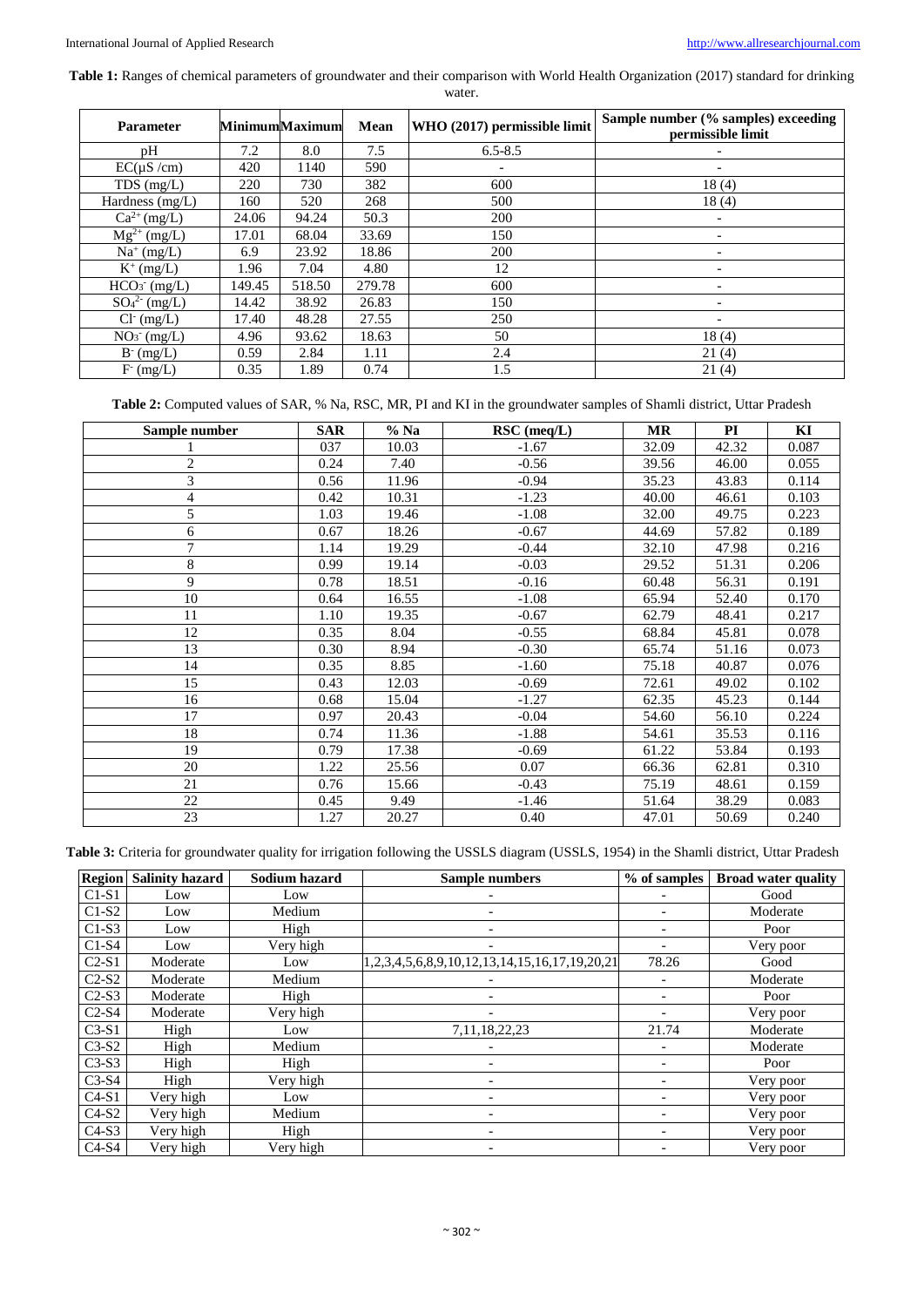

**Fig 1**: Piper tri-linear diagram representing the relative cation and anion composition of groundwater samples



**Fig 2a:** Mechanism controlling groundwater chemistry (Gibbs I)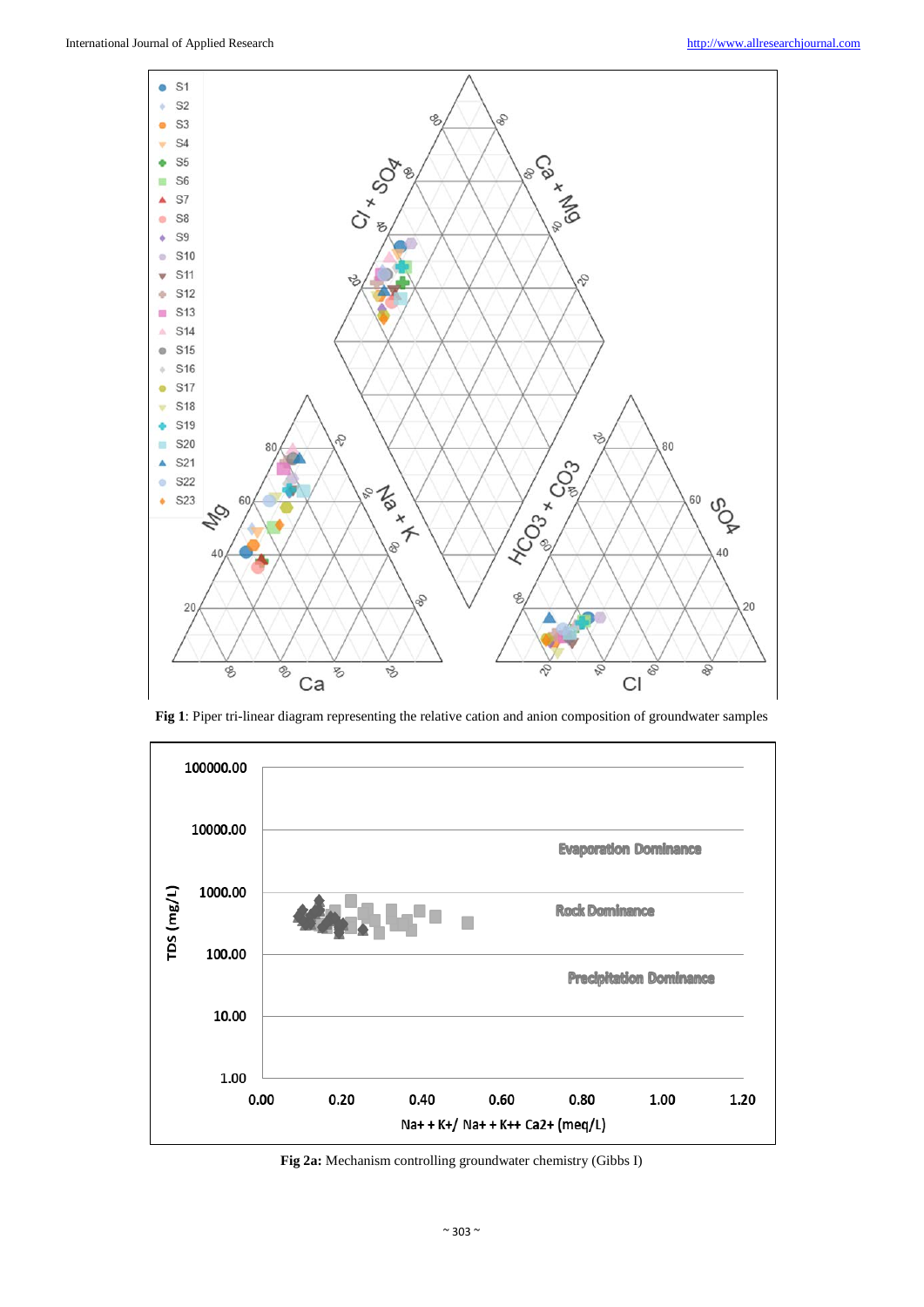

**Fig 2b:** Mechanism controlling groundwater chemistry (Gibbs II)



**Fig 3:** Classification of groundwater samples on the basis of electrical conductivity and percent sodium (Wilcox, 1955)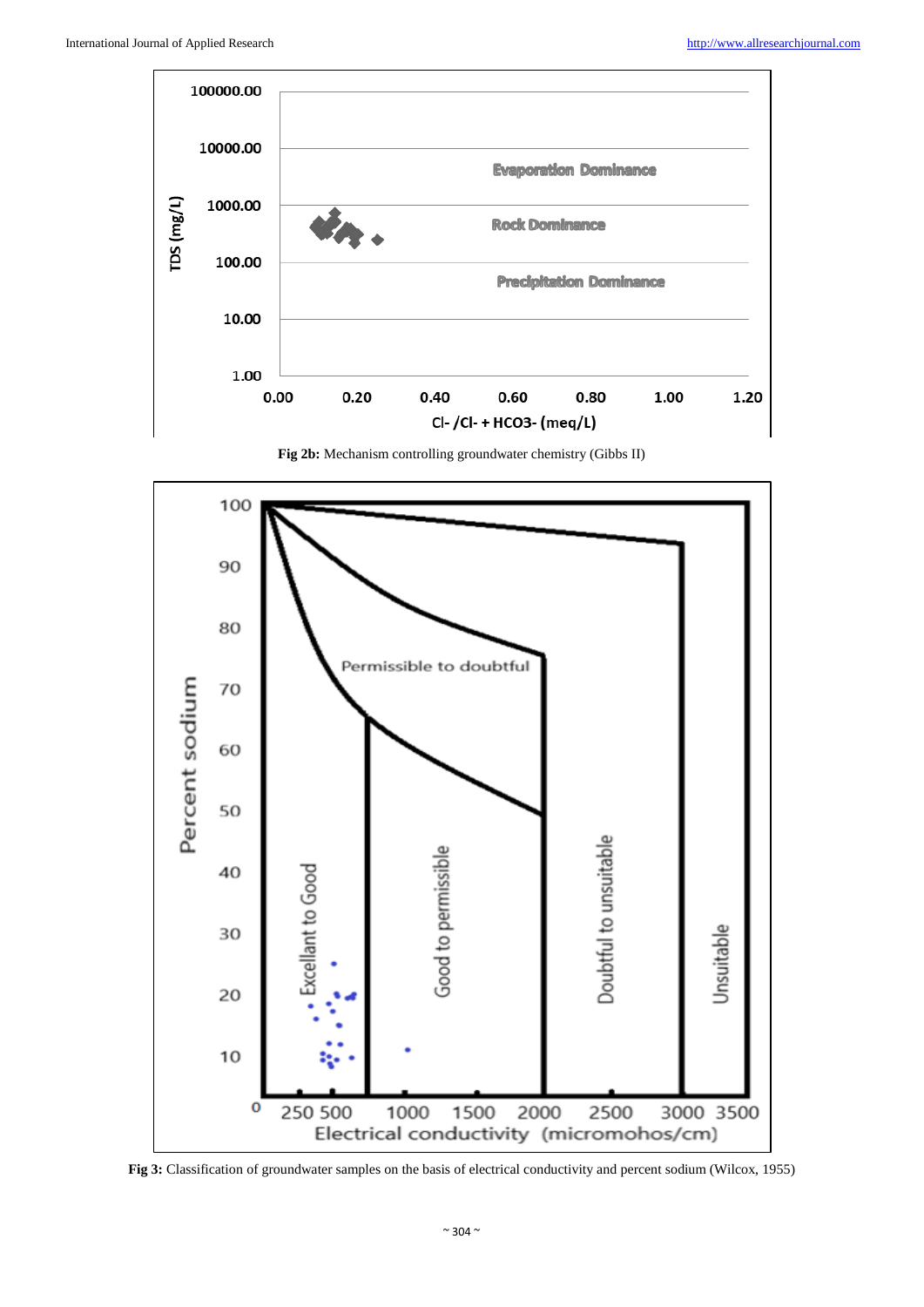

**Fig 4:** Classification of groundwater samples on the basis of salinity hazard and sodium hazard (USSLS, 1954)

#### **4. Conclusion**

It may be concluded that the major water type of the study area is  $CaMgHCO<sub>3</sub>$  type with temporary hardness. The groundwater of the study area is good and appropriate for drinking and irrigation purposes. However, because of population growth, intensive agriculture and increasing industrial activities within the area can cause to the declination of water quality in the future. Therefore, some management measures should be taken to maintain the water quality for sustainable use.

## **5. Acknowledgement**

The authors are highly thankful to the Principal, CCR (PG) college, Muzaffarnagar for providing the necessary facilities to conduct this study.

#### **6. References**

- 1. Ahmad AJ, Loganathan K. Water quality concern in the Amaravathi River Basin of karur district: A view at heavy metal concentration and their interrelationships using geo-statistical and multivariate analysis. Geology, Ecology and Landscapes 2017;1(1):19-36.
- 2. APHA. Standard methods for examination of water and waste water. (21<sup>th</sup>ed.)Washington, 2005.
- 3. CGWB. Report on aquifer mapping and groundwater management plan, Shamli district, Uttar Pradesh, 2017.
- Doneen LD. Notes on water quality in agriculture. Water science and Engineering paper 4001.California, 1964.
- 5. Eaton FM. Significance of carbonate in irrigation water. Soil Science 1950;69(2):123-133.
- 6. Edmunds WM, Shand P, Ward RS. The natural (baseline) quality of groundwater: A UK pilot study. Science of Total Environment 2003;310:25-35.
- 7. Garg VK, Suthar S, Singh S, Sheoran A, Garima M, Jai S. Drinking water quality in villages of south western Haryana, India: assessing human health risks associated with hydrochemistry. Environmental Geology 2009;58:1329-1340.
- 8. Gibbs RJ. Mechanisms controlling World's Water Chemistry. Science 1970;170:1088.
- 9. Hem JD. Study and interpretation of the chemical characteristics of natural water, 2254, Scientific Publishers, Jodhpur, India 1991, 263.
- 10. Holden WS. Water treatment and examination. London, J and Churchill Publishers, 1970, 513.
- 11. Iqbal MA, Gupta SG. Studies on heavy metal ion pollution of groundwater sources as an effect of municipal solid waste dumping. African Journal of Basic and Applied Sciences 2009;1:117-122.
- 12. Kelly WP. Permissible composition and concentration of irrigation waters. Procedings of the ASCF 1940, 66.